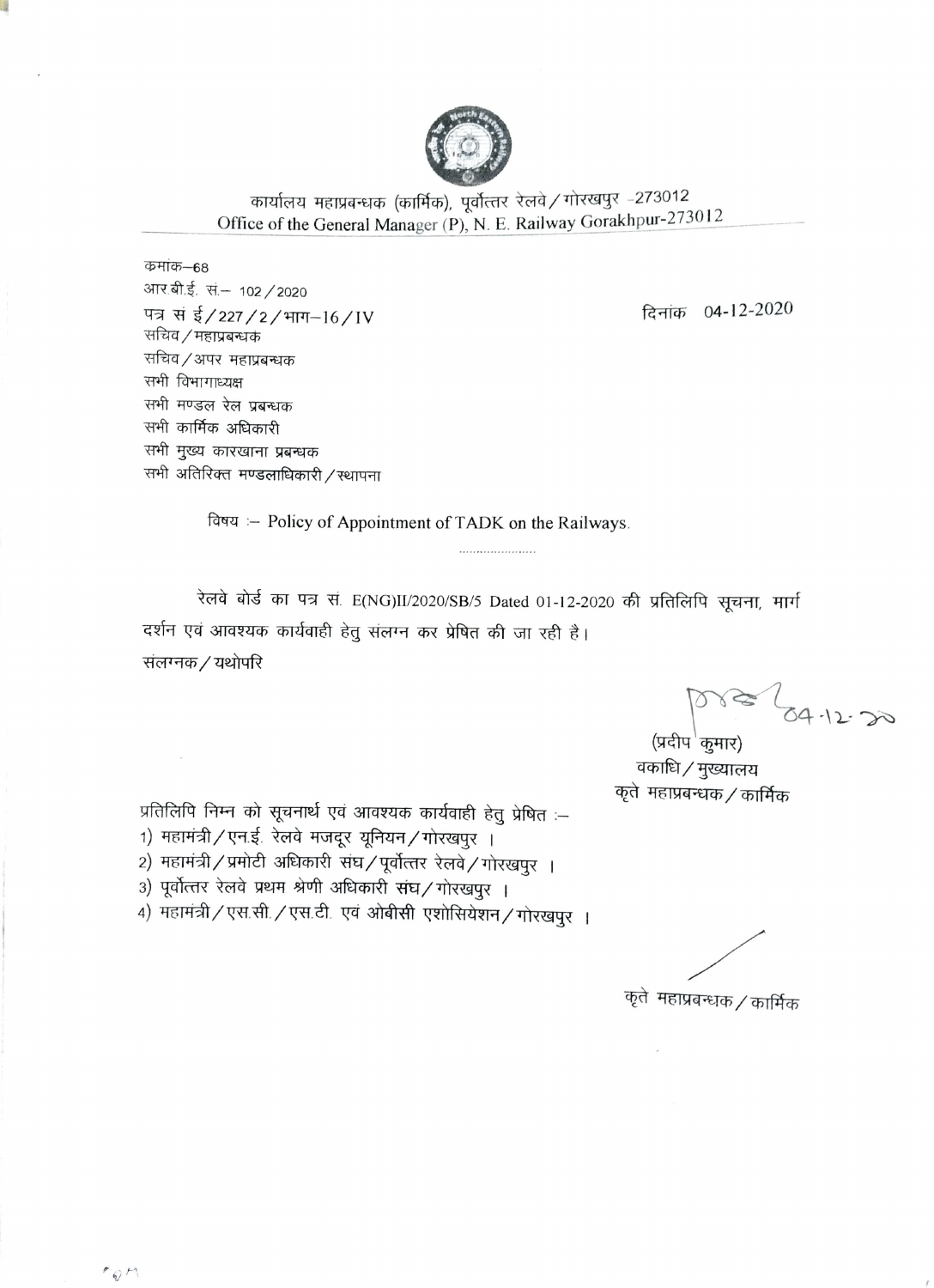

कार्यालय महाप्रबन्धक (कार्मिक), पूर्वोत्तर रेलवे / गोरखपुर -273012 Office of the General Manager (P), N. E. Railway Gorakhpur-273012

कमांक–68 आर.बी.ई. सं.– 102 / 2020 पत्र सं ई/227/2/भाग-16/IV सचिव / महाप्रबन्धक सचिव ⁄ अपर महाप्रबन्धक सभी विभागाध्यक्ष सभी मण्डल रेल प्रबन्धक सभी कार्मिक अधिकारी सभी मुख्य कारखाना प्रबन्धक सभी अतिरिक्त मण्डलाधिकारी / स्थापना

दिनांक 04-12-2020

विषय :- Policy of Appointment of TADK on the Railways.

रेलवे बोर्ड का पत्र सं. E(NG)II/2020/SB/5 Dated 01-12-2020 की प्रतिलिपि सूचना, मार्ग दर्शन एवं आवश्यक कार्यवाही हेतु संलग्न कर प्रेषित की जा रही है। संलग्नक / यथोपरि

(प्रदीप कुमार) वकाधि / मुख्यालय कृते महाप्रबन्धक / कार्मिक

प्रतिलिपि निम्न को सूचनार्थ एवं आवश्यक कार्यवाही हेतु प्रेषित :-

- 1) महामंत्री / एन.ई. रेलवे मजदूर यूनियन / गोरखपुर ।
- 2) महामंत्री / प्रमोटी अधिकारी संघ / पूर्वोत्तर रेलवे / गोरखपुर ।
- 3) पूर्वोत्तर रेलवे प्रथम श्रेणी अधिकारी संघ/गोरखपुर ।

 $P_S M$ 

4) महामंत्री / एस.सी. / एस.टी. एवं ओबीसी एशोसियेशन / गोरखपुर ।

 $G41220$ 

कृते महाप्रबन्धक / कार्मिक